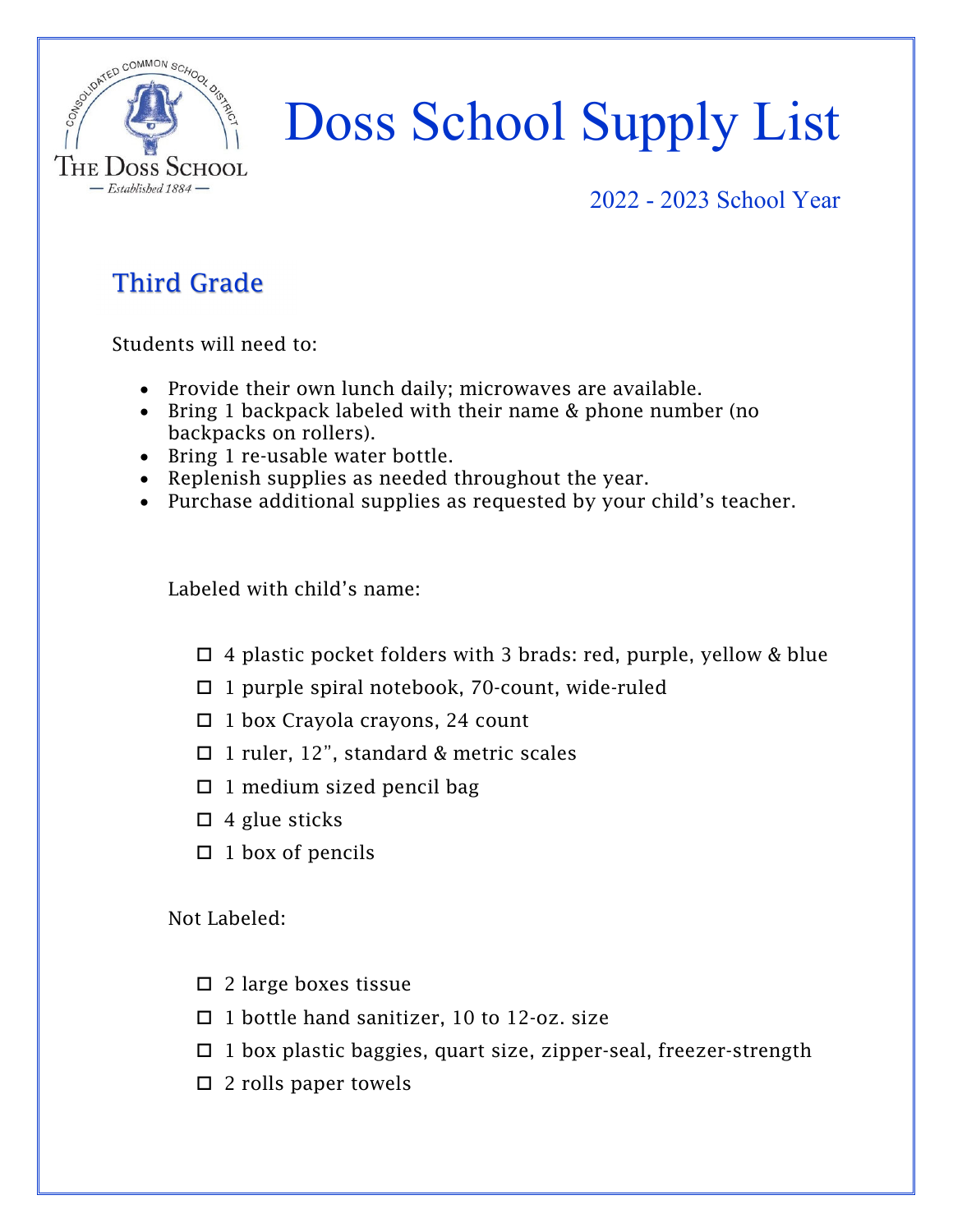

#### 2022 - 2023 School Year

### Fourth Grade

Students will need to:

- Provide their own lunch daily; microwaves are available.
- Bring 1 backpack labeled with their name & phone number (no backpacks on rollers).
- Bring 1 re-usable water bottle.
- Replenish supplies as needed throughout the year.
- Purchase additional supplies as requested by your child's teacher.

Labeled with child's name:

- $\Box$  4 plastic pocket folders with 3 brads: red, purple, yellow & blue
- $\Box$  1 purple spiral notebook, 70-count, wide-ruled
- $\Box$  1 box Crayola crayons, 24 count
- □ 1 ruler, 12", standard & metric scales
- $\Box$  1 medium sized pencil bag
- $\Box$  1 plastic protractor
- $\Box$  4 glue sticks
- $\Box$  1 box of pencils

- $\square$  2 large boxes tissue
- $\Box$  1 bottle hand sanitizer, 10 to 12-oz. size
- $\Box$  1 box plastic baggies, quart size, zipper-seal, freezer-strength
- $\square$  2 rolls paper towels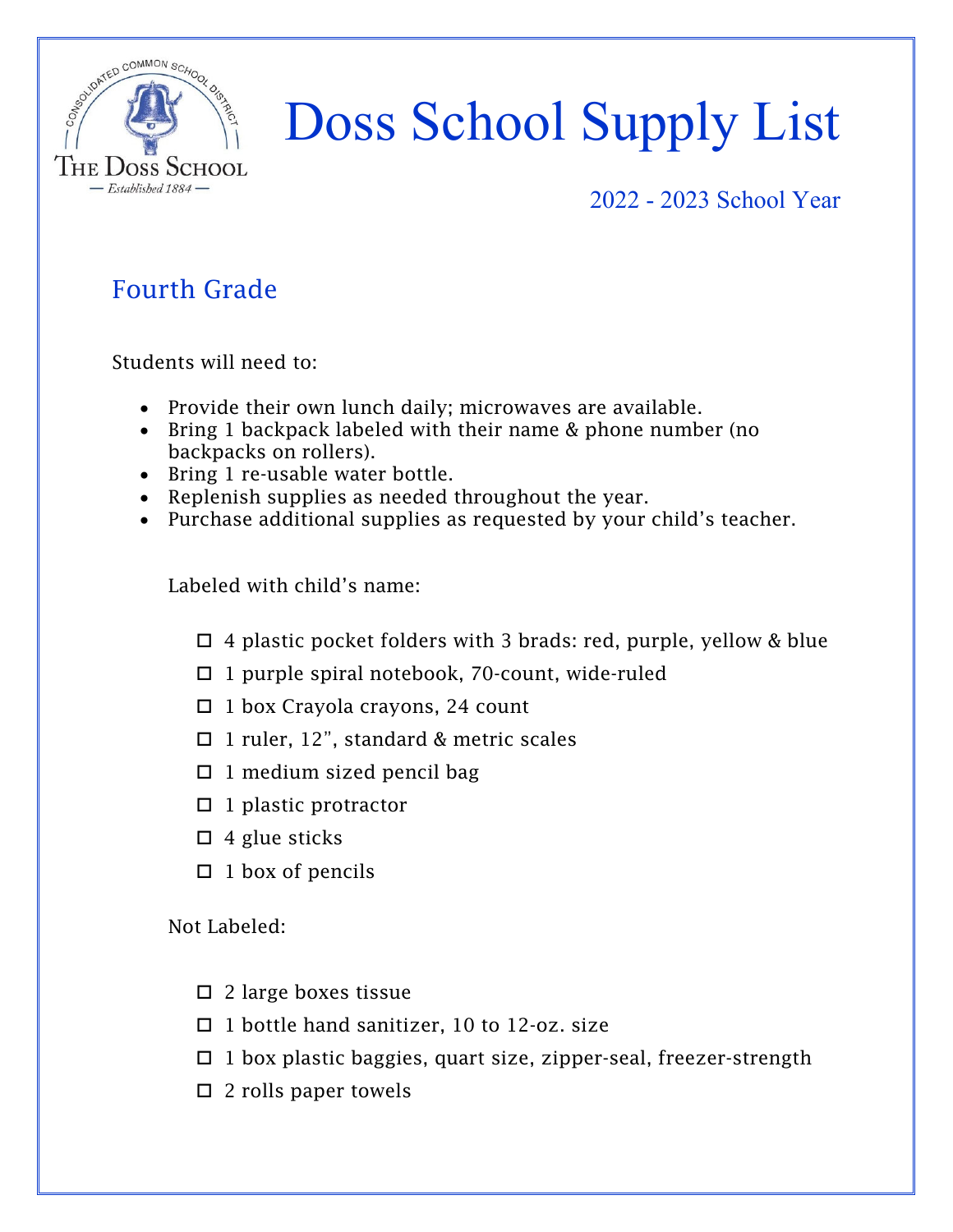

#### 2022 - 2023 School Year

### Fifth Grade

Students will need to:

- Provide their own lunch daily; microwaves are available.
- Bring 1 backpack labeled with their name & phone number (no backpacks on rollers).
- Bring 1 re-usable water bottle.
- Replenish supplies as needed throughout the year.
- Purchase additional supplies as requested by your child's teacher.

Labeled with child's name:

- $\Box$  4 plastic pocket folders with 3 brads: red, purple, yellow & blue
- $\Box$  1 purple spiral notebook, 70-count, wide-ruled
- $\Box$  1 box Crayola crayons, 24 count
- □ 1 ruler, 12", standard & metric scales
- $\Box$  1 medium sized pencil bag
- $\Box$  1 plastic protractor
- $\Box$  4 glue sticks
- $\Box$  1 box of pencils

- $\square$  2 large boxes tissue
- $\Box$  1 bottle hand sanitizer, 10 to 12-oz. size
- $\Box$  1 box plastic baggies, quart size, zipper-seal, freezer-strength
- $\square$  2 rolls paper towels